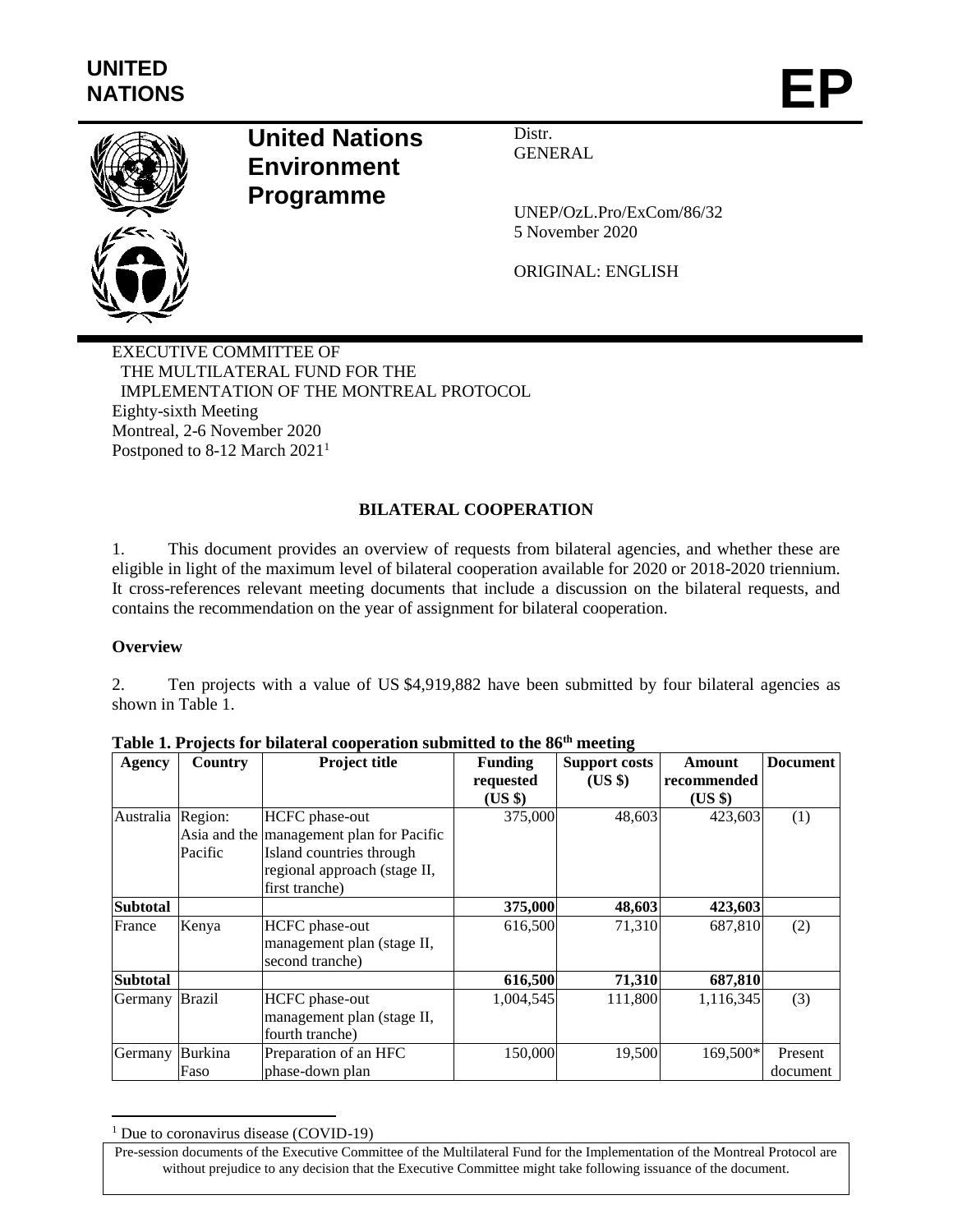| <b>Agency</b>   | Country     | <b>Project title</b>       | <b>Funding</b> | <b>Support costs</b> | Amount      | <b>Document</b> |
|-----------------|-------------|----------------------------|----------------|----------------------|-------------|-----------------|
|                 |             |                            | requested      | $(US \$              | recommended |                 |
|                 |             |                            | (US \$)        |                      | (US \$)     |                 |
| Germany         | India       | HCFC phase-out             | 1,500,000      | 167,941              | 1,667,941   | (4)             |
|                 |             | management plan (stage II, |                |                      |             |                 |
|                 |             | third tranche)             |                |                      |             |                 |
| Germany         | Islamic     | HCFC phase-out             | 285,009        | 32,417               | 317,426     | (5)             |
|                 | Republic of | management plan (stage II, |                |                      |             |                 |
|                 | Iran        | third tranche)             |                |                      |             |                 |
| Germany         | Mauritius   | Preparation of an HFC      | 150,000        | 19,500               | 169,500*    | Present         |
|                 |             | phase-down plan            |                |                      |             | document        |
| Germany         | Mauritius   | HCFC phase-out             | 161,300        | 19,458               | 180,758     | (6)             |
|                 |             | management plan (stage I,  |                |                      |             |                 |
|                 |             | fifth tranche)             |                |                      |             |                 |
| Germany         | Zimbabwe    | HCFC phase-out             | 56,000         | 6,699                | 62,699      | (7)             |
|                 |             | management plan (stage I,  |                |                      |             |                 |
|                 |             | fifth tranche)             |                |                      |             |                 |
| <b>Subtotal</b> |             |                            | 3,306,854      | 377,315              | 3,684,169   |                 |
| Japan           | Mongolia    | HCFC phase-out             | 110,000        | 14,300               | 124,300     | (8)             |
|                 |             | management plan (stage II, |                |                      |             |                 |
|                 |             | first tranche)             |                |                      |             |                 |
| <b>Subtotal</b> |             |                            | 110,000        | 14,300               | 124,300     |                 |
| Total           |             |                            | 4,408,354      | 511,528              | 4,919,882   |                 |

\*Individual consideration

(1) UNEP/OzL.Pro/ExCom/86/67

(2) UNEP/OzL.Pro/ExCom/86/57

(3) UNEP/OzL.Pro/ExCom/86/41

(4) UNEP/OzL.Pro/ExCom/86/54

(5) UNEP/OzL.Pro/ExCom/86/55

(6) UNEP/OzL.Pro/ExCom/86/60

(7) UNEP/OzL.Pro/ExCom/86/82

(8) UNEP/OzL.Pro/ExCom/86/61

#### **Allowable level of bilateral cooperation**

3. The amount of funding being requested by the Governments of Australia, France, and Japan at the 86th meeting, together with the funding amount that have been approved during the year 2020, does not exceed the 20 per cent allowable level of bilateral cooperation for 2020; however, the amount requested by the Government of Germany at the 86<sup>th</sup> meeting if added to the amount approved so far during the 2018-2020 triennium would exceed its 20 per cent allowable level by US \$597,680 for the triennium as shown in Table 2.

| Table 2. Funding levels as bilateral cooperation during the 2018-2020 triennium (US \$) |  |  |  |
|-----------------------------------------------------------------------------------------|--|--|--|
|                                                                                         |  |  |  |

|           | <b>Funding</b> |                |              | <b>Allowable level</b> | <b>Year of</b> |
|-----------|----------------|----------------|--------------|------------------------|----------------|
| Agency    | Approved       | $86th$ meeting | <b>Total</b> |                        | assignment     |
| Australia |                | 423,603        | 423,603      | 3,533,800              | 2020           |
| France    | 139.555        | 687.810        | 827,365      | 7,347,300              | 2020           |
| Germanv   | 6.574.311      | 3,684,169      | 10,258,480   | 9,660,800              | 2018-2020      |
| Japan     | 275,697        | 124,300        | 399,997      | 14,637,100             | 2020           |

4. Taking into account balances returned by the Government of Germany during the triennium and that the funding requests for preparation of HFC phase-down plans will only be considered at the postponed 86th meeting in March 2021, and assuming that the Executive Committee approves all other projects submitted by the Government, there remains an amount of about US \$115,000 above the allowable level. The Government of Germany has been informed of this issue and has been requested to consider shifting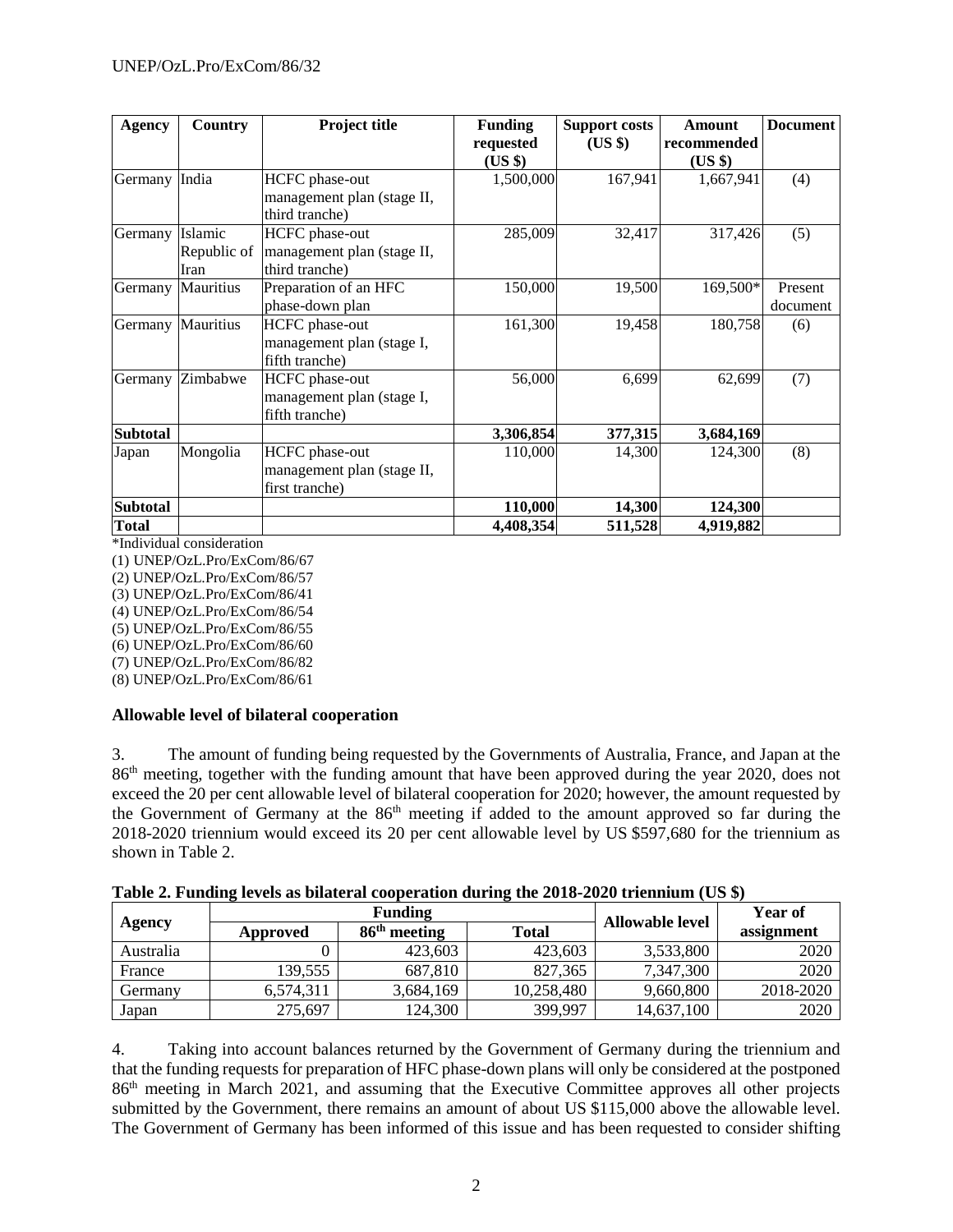tranches of approved multi-year agreements in order to stay within the 20 per cent of the pledge, in accordance with its previous practice, without any implication on the implementation of the tranches.

#### **Burkina Faso and Mauritius: Project preparation for HFC phase-down management plans**

#### Project description

5. The Government of Germany submitted a request for the preparation of the HFC phase-down management plans for two countries (Burkina Faso and Mauritius) as the designated implementing agency at the funding level of US \$150,000, plus agency support costs of US \$19,500 for each country.

#### Secretariat's comments

6. As the designated implementing agency, the Government of Germany submitted a description of the activities required for the preparation of an overarching strategy for both countries, information related to estimated imports of HFCs and HFC blends; activities to be implemented during project preparation including the analysis of sectoral distribution and consumption of HFCs; stakeholder meetings and consultations; HFC phase-down strategy development, and technical support to finalize the phase-down plan. The amount requested for funding the project preparation was based on the HCFC baseline consumption (i.e., Burkina Faso, 28.9 ODP tonnes and Mauritius, 8.0 ODP tonnes) and used the eligible funding level for countries with that baseline for enabling activities.<sup>2</sup>

7. While noting that the Executive Committee is yet to agree on guidelines for funding the project preparation of HFC phase-down management plans, the Secretariat nevertheless reviewed the submission based on past experience analyzing similar project preparation requests for HPMPs, and taking into account guidance and policies provided by the Executive Committee for such projects.

8. Based on this review, it was noted that Burkina Faso and Mauritius had ratified the Kigali Amendment on on 26 July 2018 and 1 October 2019, respectively, and that the activities described in the proposals are similar to those required to prepare HPMPs. Some activities also resembled those included under the enabling activities for HFC phase-down for which funding had already been provided. The Government of Germany clarified that the request for project preparation would draw on the activities implemented under the enabling activities, as these were the first actions associated with the phase-down of HFCs and had contributed to the ratification of the Kigali Amendment in each country, and emphasized that duplication of activities already implemented will be avoided.

9. The Secretariat informed the Government of Germany that it will be unable to make a recommendation on this request as guidelines on funding these requests will be discussed at the 86<sup>th</sup> meeting.

### **Secretariat's recommendations**

10. The Executive Committee may wish to consider, in line with discussions under agenda item  $9(a)$ , Overview of issues identified during project review, and agenda item 13(c), Draft guidelines for the preparation of HFC phase-down plans for Article 5 countries (decision 84/54(a)), the requests for project preparation of HFC phase-down management plan for Burkina Faso and Mauritius listed in Table 1.

### **General recommendation**

11. The Executive Committee may wish to request the Treasurer to offset the costs of the bilateral projects approved at the 86<sup>th</sup> meeting as follows:

 $\overline{a}$ 

<sup>&</sup>lt;sup>2</sup> Decision  $79/46(c)$